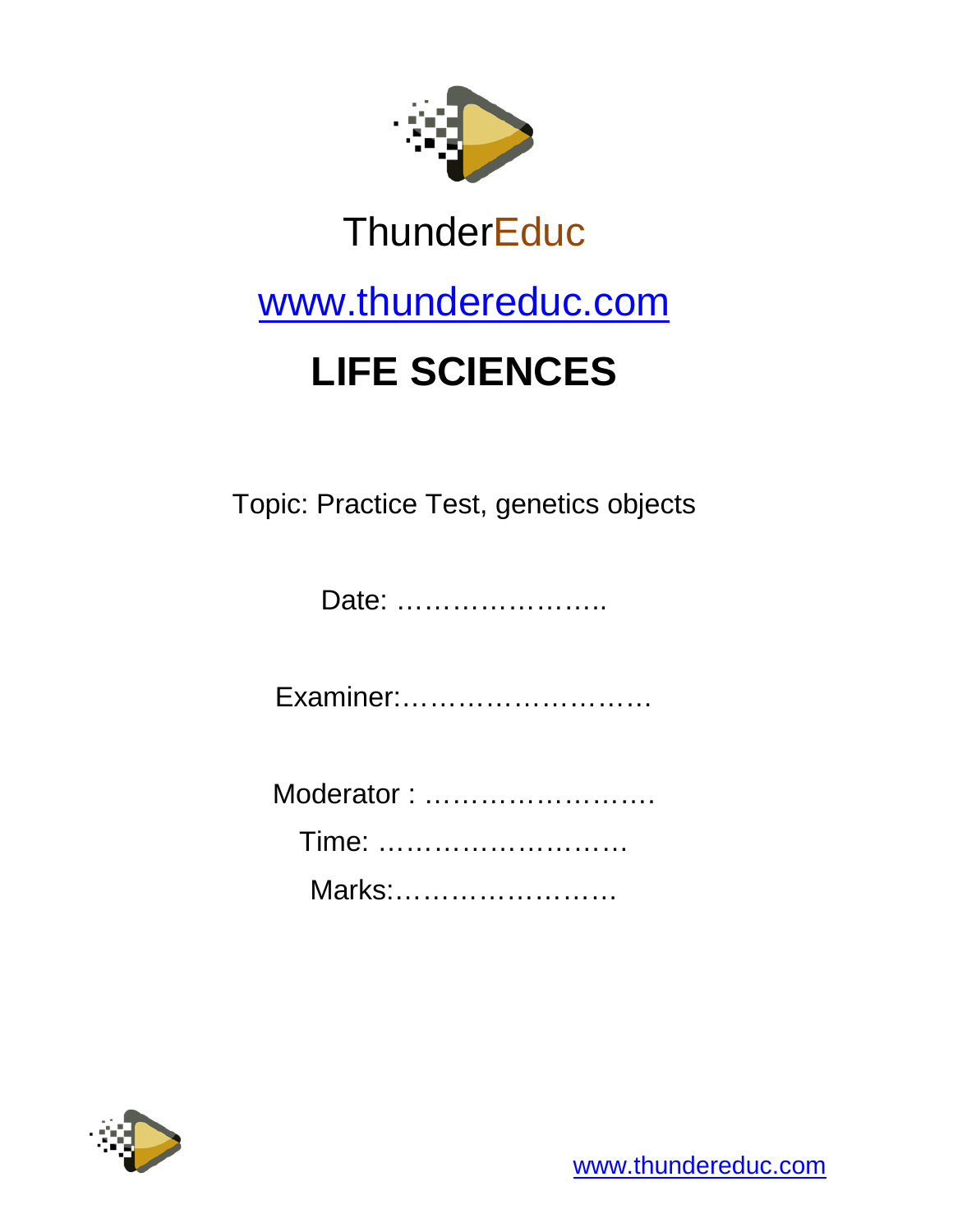#### **Question 1**

#### **Genetics Practice Multiple Choice Questions**

The first three questions are based on the pedigree to the right:

- 1. The characteristic indicated by the blackened figures is probably:
	- a. Dominant.
	- b. Recessive.
	- c. Non-dominant.
	- d. Sex-linked recessive.
- 2. What are the genotypes of the parents?
	- a. Both are homozygous dominant.
	- b. Both are heterozygous dominant.
	- c. Both are homozygous recessive.
	- d. The male is homozygous dominant; the female is homozygous recessive.
- 3. If one parent has type A blood and the other parent has type B blood, what blood type will the offspring denoted by the white square and circle have?
	- a. Type A.
	- b. Type B.
	- c. Type AB.
	- d. Type O.
- 4. Meiotic cell division results in four cells that have:
	- a. n chromosomes and are genetically identical.
	- b. n chromosomes and are genetically different.
	- c. 2n chromosomes and are genetically identical.
	- d. 2n chromosomes and are genetically different.
- 5. In mouse, if the diploid number of chromosomes is 48, how many chromosomes will be found in a sperm?
	- a. 96.
	- b. 48.
	- c. 24.
	- d. 12.
- 6. The four cells produced in meiosis will have a:
	- a. 2n number of chromosomes and will differ genetically from each other.
	- b. 2n number of chromosomes and will be genetically identical to each other.
	- c. n number of chromosomes and will be genetically identical to each other.
	- d. n number of chromosomes and will differ genetically from each other.
- 7. In the  $F_1$  generation of a monohybrid cross, the phenotypic ratio would be:
	- a. 3:1
	- b. 1:2:1
	- c. 2:1:1
	- d. 1:1:2



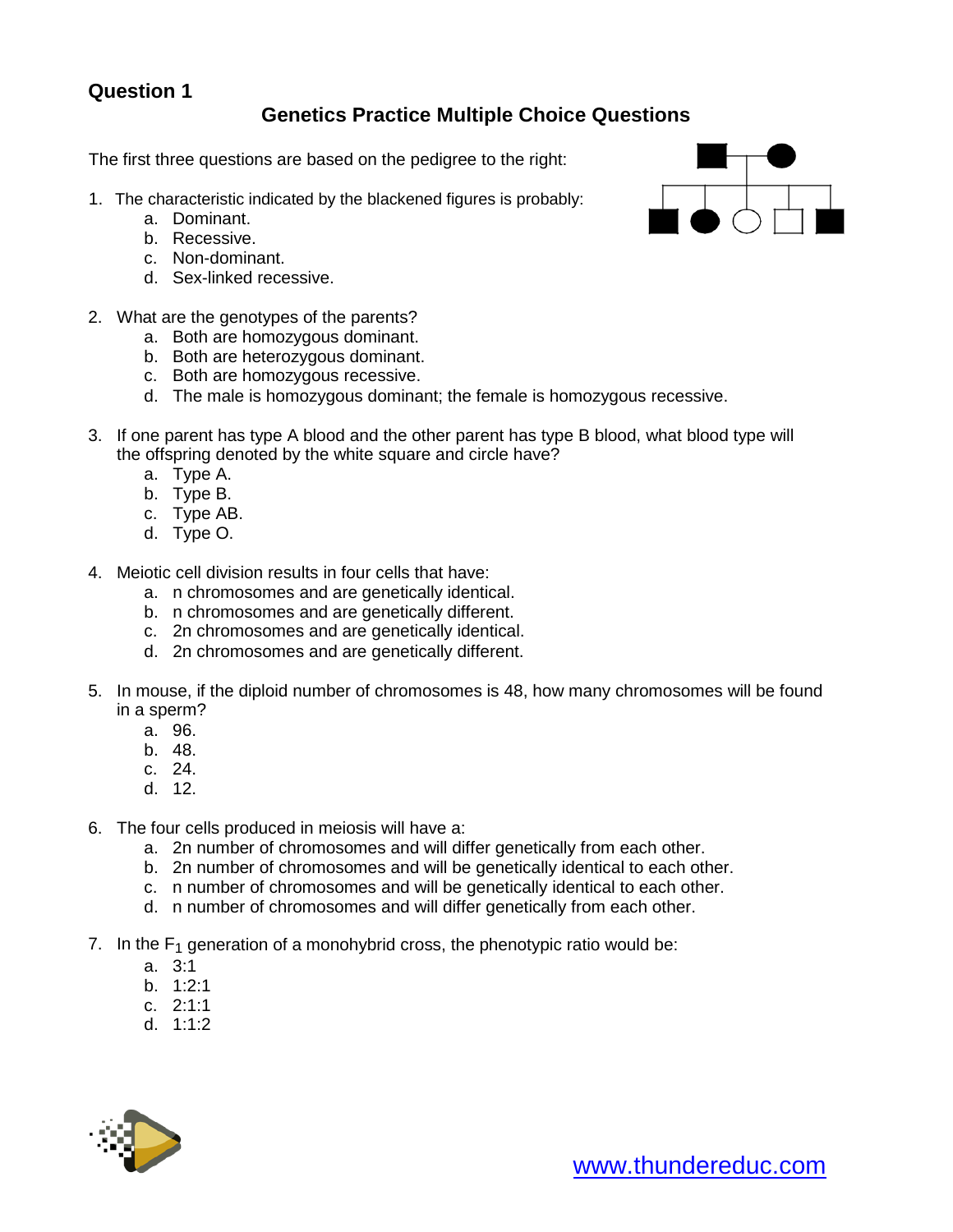- 8. Hemophilia is a sex-linked recessive trait in humans. If a father and a son are both hemophiliacs, but the mother is normal, her genotype must be:
	- $a. \times hX$
	- b.  $X^H X^h$
	- c. X<sup>H</sup>X<sup>H</sup>
	- d. X<sup>h</sup>Y
- 9. Mitosis involves separation of only sister chromatids while meiosis involves?
	- a. Also separation of only sister chromatids.
	- b. Separation of only homologous chromosomes.
	- c. Separation of homologous chromosomes as well as sister chromatids.
	- d. Separation of sister chromatids twice.
- 10. The cytoplasm of an animal cell is divided for form two cells. This is process is called
	- a. cleavage
	- b. cell platting.
	- c. cytokinesis.
	- d. karyokinesis
- 11. The step of meiosis in which chromosomes line up along the equator of the cell is called:
	- a. Prophase.
	- b. Metaphase.
	- c. Anaphase.
	- d. Telophase.
- 12. An example of alleles is:
	- a. AB and Tt.
	- b. TT and Tt.
	- c. T and t.
	- d. X and Y.

13. An example of a genotype is:

- a. A tall pea plant.
- b. R and r.
- c. TtHH.
- d. Hemophiliac.

14. Which of the following gives information about the phenotype but not the genotype?

- a. X<sup>H</sup>Y.
- b. Hemophiliac man.
- c. Tall pea plant.
- d. Female carrier for colour-blindness.
- 15. Which blood type would not be possible for children of a type AB mother and a type A father?
	- a. O.
	- b. A.
	- c. B.
	- d. AB.
- 16. Long radishes crossed with round radishes result in all oval radishes. This type of inheritance is:
	- a. Multiple alleles.

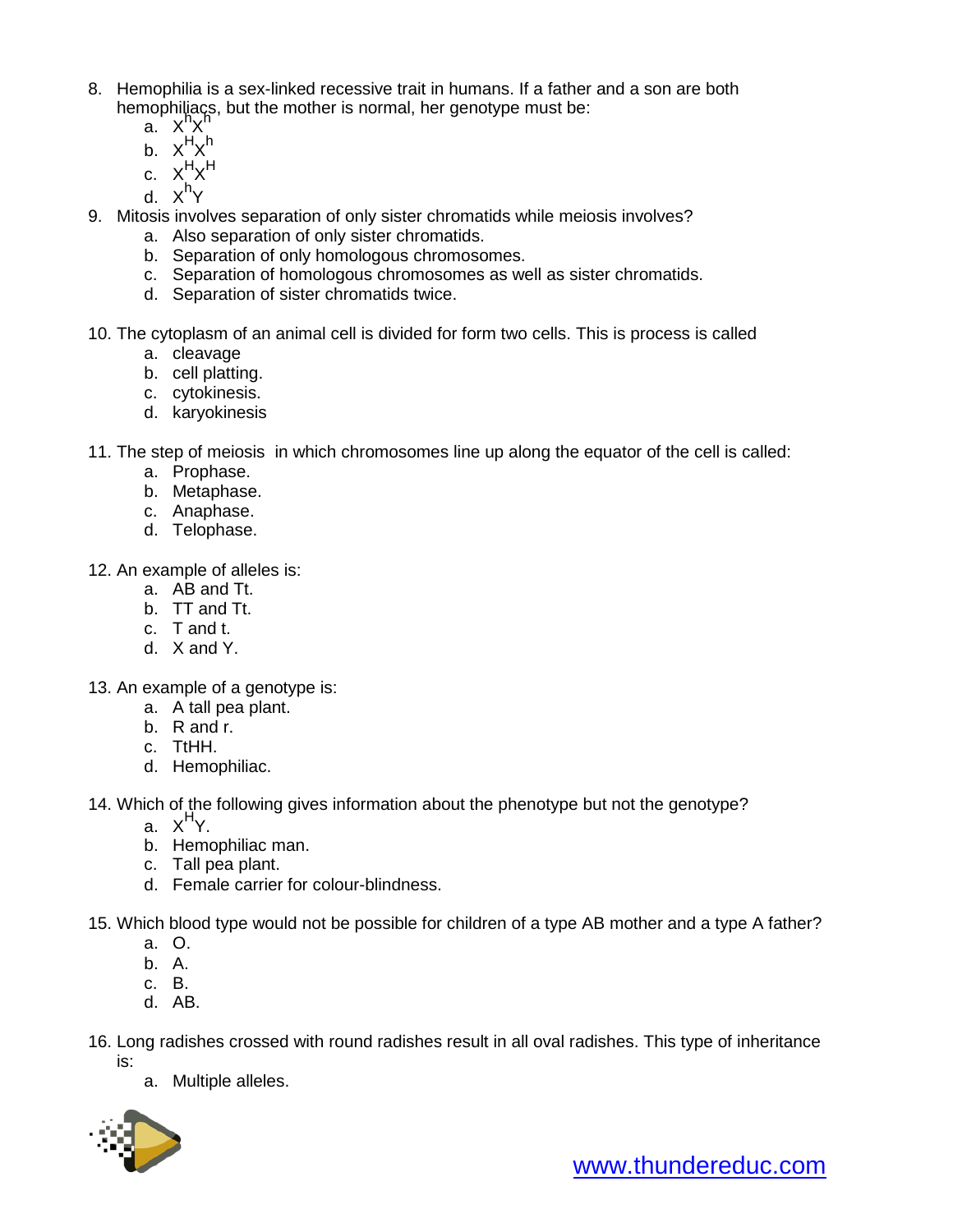- b. Complete dominance.
- c. Co-dominance.
- d. Incomplete dominance.
- 17. If two white sheep produce a black offspring, the parent's genotypes for colour must be:
	- a. Heterozygous.
	- b. Homozygous white.
	- c. Homozygous black.
	- d. Not enough information was given.
- 18. An extra finger in humans is rare but is due to a dominant gene. When one parent is normal and the other parent has an extra finger but is heterozygous for the trait, what is the probability that the first child will be normal?
	- a. 0%.
	- b. 25%.
	- c. 50%.
	- d. 75%.
- 19. In drosophila (fruit flies), eye colour is sex-linked and red eye colour is dominant to white eye colour. Which of the following are not possible in a cross between a red-eyed male and a heterozygous female?
	- a. Red-eyed male.
	- b. White-eyed male.
	- c. Carrier female.
	- d. Homozygous white-eyed female.
- 20. Which statement concerning a pair of alleles for a gene controlling a single characteristic in humans is true?
	- a. Both genes come from the father.
	- b. Both genes come from the mother.
	- c. One gene comes from the mother and one gene comes from the father.
	- d. The genes come randomly in pairs from either the mother or father.
- 21. Which of the following factors could lead to variations in the offspring of asexually reproducing organisms?
	- a. Crossing over.
	- b. Fertilization.
	- c. Mutations.
	- d. Independent assortment.
- 22. Genetic traits of seeds are noted as follows:
	- $L =$  long,  $l =$  short
	- $W =$  wrinkled,  $w =$  smooth
	- $Y =$  yellow,  $y =$  white
	- $R = ribbed$ ,  $r = grooved$

Which of the following is the genotype for a short, wrinkled, yellow, grooved seed?

- a. llWwyyrr
- b. LLWWyYRr
- c. LlWwYYRr
- d. llWwYYrr

23. Mendel discovered principles of inheritance because he:

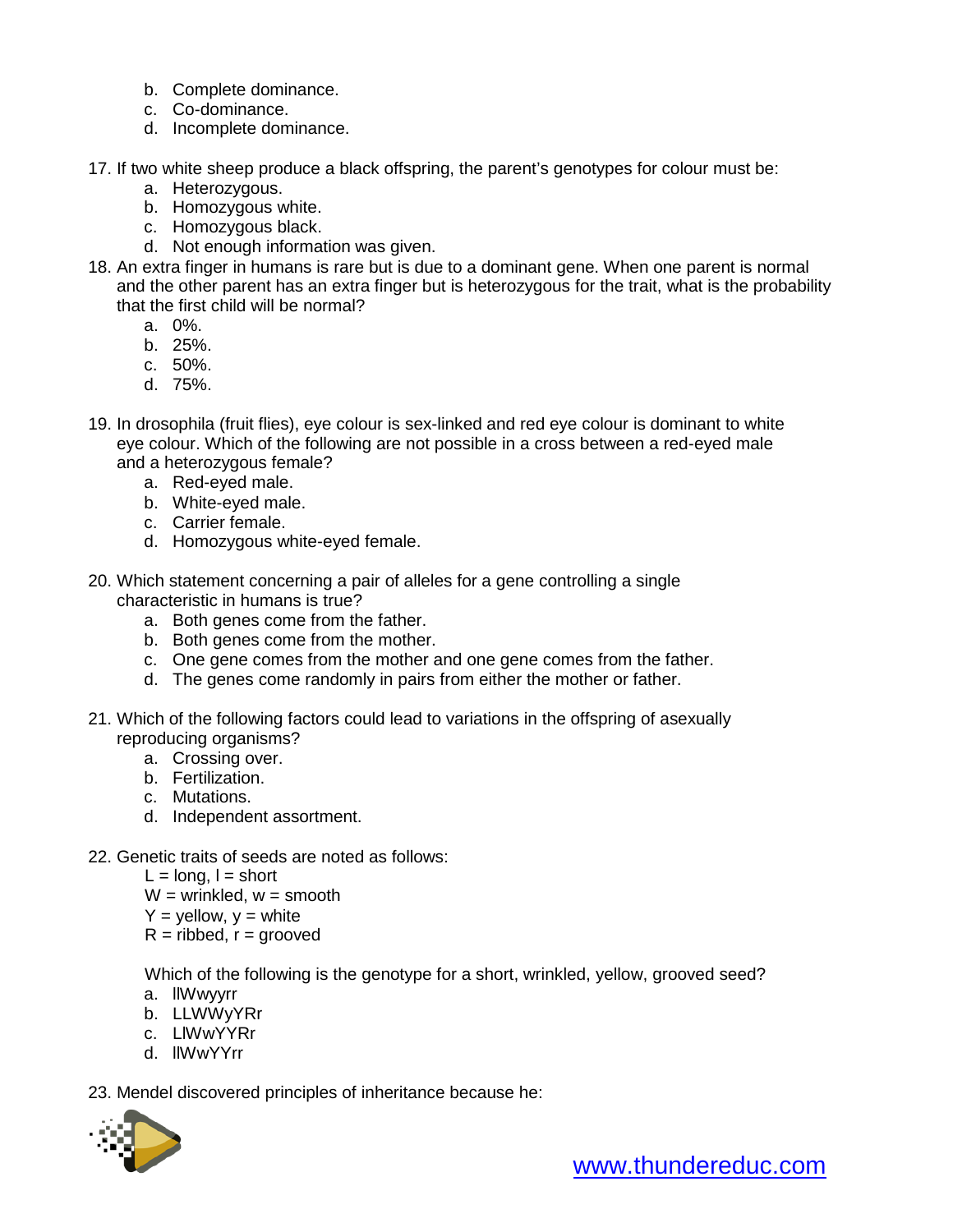- a. Observed simultaneously all of the many characteristics in which the parents differed.
- b. Believed that the hereditary characteristics of two individuals became thoroughly blended in the offspring.
- c. Ignored all characteristics except a few markedly contrasting ones in which he studied.
- d. Studied only the offspring obtained from a single mating.

For the next three questions, use the following key to indicate how many different kinds of gametes (with respect to the traits listed) could be produced by each of the individuals described. KEY:  $a = 1$ ,  $b = 2$ ,  $c = 4$ ,  $d = 8$ 

- 24. An individual with the genotype BBFF.
- 25. An individual with the genotype ddffMm.
- 26. An individual with the genotype BbffMm.
- 27. Carriers of the colour-blindness trait include:
	- a. Men who are heterozygous for the trait.
	- b. Men who are homozygous for the trait.
	- c. Women who are heterozygous for the trait.
	- d. Women who are homozygous for the trait.
- 28. Normal human eggs have:
	- a. 22 autosomes and an X chromosome.
	- b. 22 autosomes and a Y chromosome.
	- c. 23 autosomes.
	- d. 46 chromosomes.
- 29. A strand of DNA with the sequence A A C T T G will have a complimentary strand with the following sequence:
	- a. CCAGGT
	- b. AACTTG
	- c. TTCAAG
	- d. TTGAAC
- 30. A pedigree chart shows:
	- a. The genotypic ratios of the offspring.
	- b. The types of gametes produced by the parents.
	- c. The pattern of inheritance of a specific gene.
	- d. Which genes are co-dominant.
	- e. The genotypes of any parents.

For the next four questions, use the following key:

 $KEY: a = All the offspring will exhibit the dominant trait.$ 

- $b =$  All the offspring will exhibit the recessive trait.
- $c =$ The recessive trait will show up in about 50% of the offspring.
- d = The dominant trait will show up in about 75% of the offspring.

What will be the result if:

- 31. Bb mates with bb?
- 32. BB mates with bb?
- 33. bb mates with bb?
- 34. Bb mates with Bb?

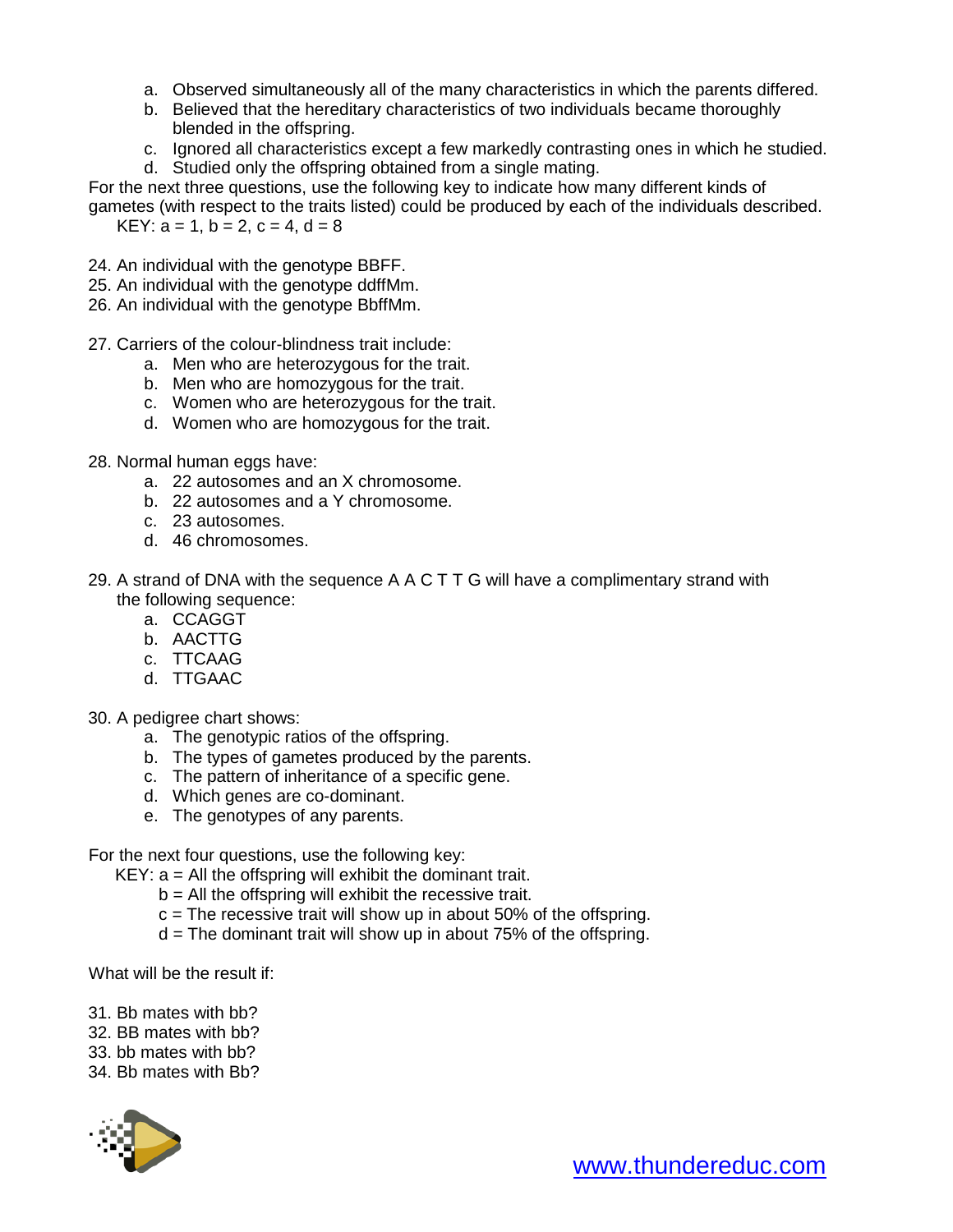### **SECTION B**

2.2 Severe combined immune deficiency syndrome (SCID) is a disorder affecting the immune system. It is caused by a sex-linked recessive allele (X<sup>d</sup>).

> The diagram below shows the inheritance of the disorder in a family. It is not known if individual **1** has the disorder or not.



2.2.1 Give the:

|     |       | (a) | Phenotype of individual 2                                            | (1)        |
|-----|-------|-----|----------------------------------------------------------------------|------------|
|     |       | (b) | Phenotype of individual 1                                            | (1)        |
|     |       | (C) | Genotype of individual 3                                             | (2)        |
|     | 2.2.2 |     | Explain how individual 5 inherited the disorder.                     | (2)<br>(6) |
| 2.3 |       |     | In certain marine invertebrates the colour of the shell is under the |            |

control of one gene with three alleles. In different combinations,

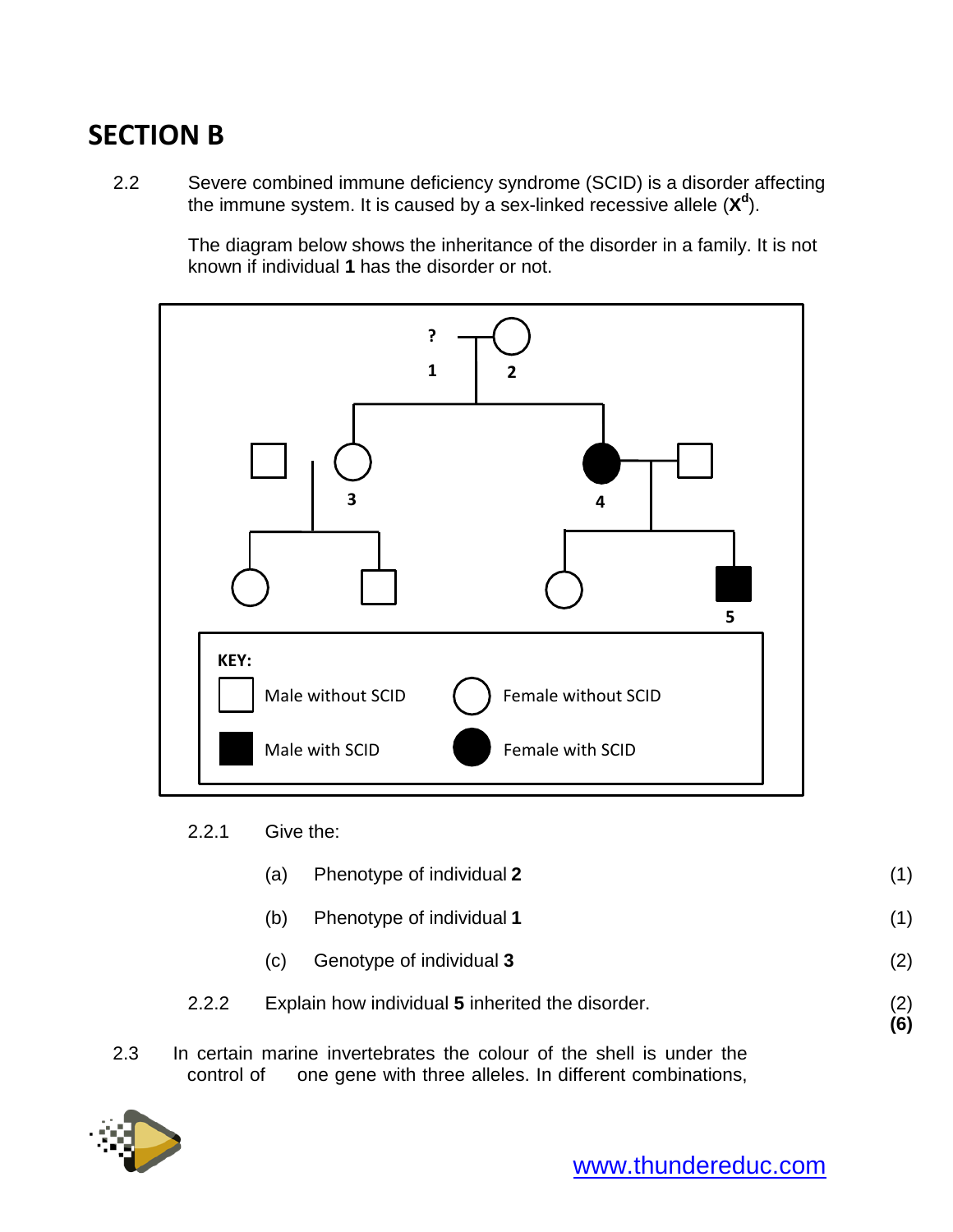the three alleles produce four phenotypes: orange, yellow, orangeyellow and black.

The table below shows the results of the offspring produced from crosses involving parents of different phenotypes.

| <b>CROSS</b> | PHENOTYPES OF SHELLS |                     |  |
|--------------|----------------------|---------------------|--|
|              | <b>PARENTS</b>       | <b>OFFSPRING</b>    |  |
|              | Yellow x yellow      | 27 yellow: 9 black  |  |
|              | Black x black        | All black           |  |
| າ            | Orange x orange      | 30 orange: 10 black |  |
|              | Orange x yellow      | All orange-yellow   |  |

|     | 2.3.1          | Name and describe the type of dominance shown by cross 4.                                             | (3)        |
|-----|----------------|-------------------------------------------------------------------------------------------------------|------------|
|     | 2.3.2          | Which shell colour is controlled by the recessive allele?                                             | (1)        |
|     | 2.3.3          | table<br>information<br>the<br>Use<br>to<br>in.<br>support<br>vour<br>answer<br>to<br>QUESTION 2.3.2. | (2)<br>(6) |
| 2.4 | without spots. | The back of the leopard frog (Rana pipiens) can be spotted, as shown below, or be                     |            |

Spotted frogs were allowed to interbreed and they produced 150 spotted offspring

and 50 offspring without spots.



- 2.4.1 Which phenotype is dominant? (1)
- 2.4.2 Explain your answer to QUESTION 2.4.1. (2)
- 
- 2.4.3 A frog that is heterozygous for spotted back was crossed with a frog without spots.

Using the letters D and d, represent a genetic cross to show the expected genotypes and phenotypes of the F1 generation.